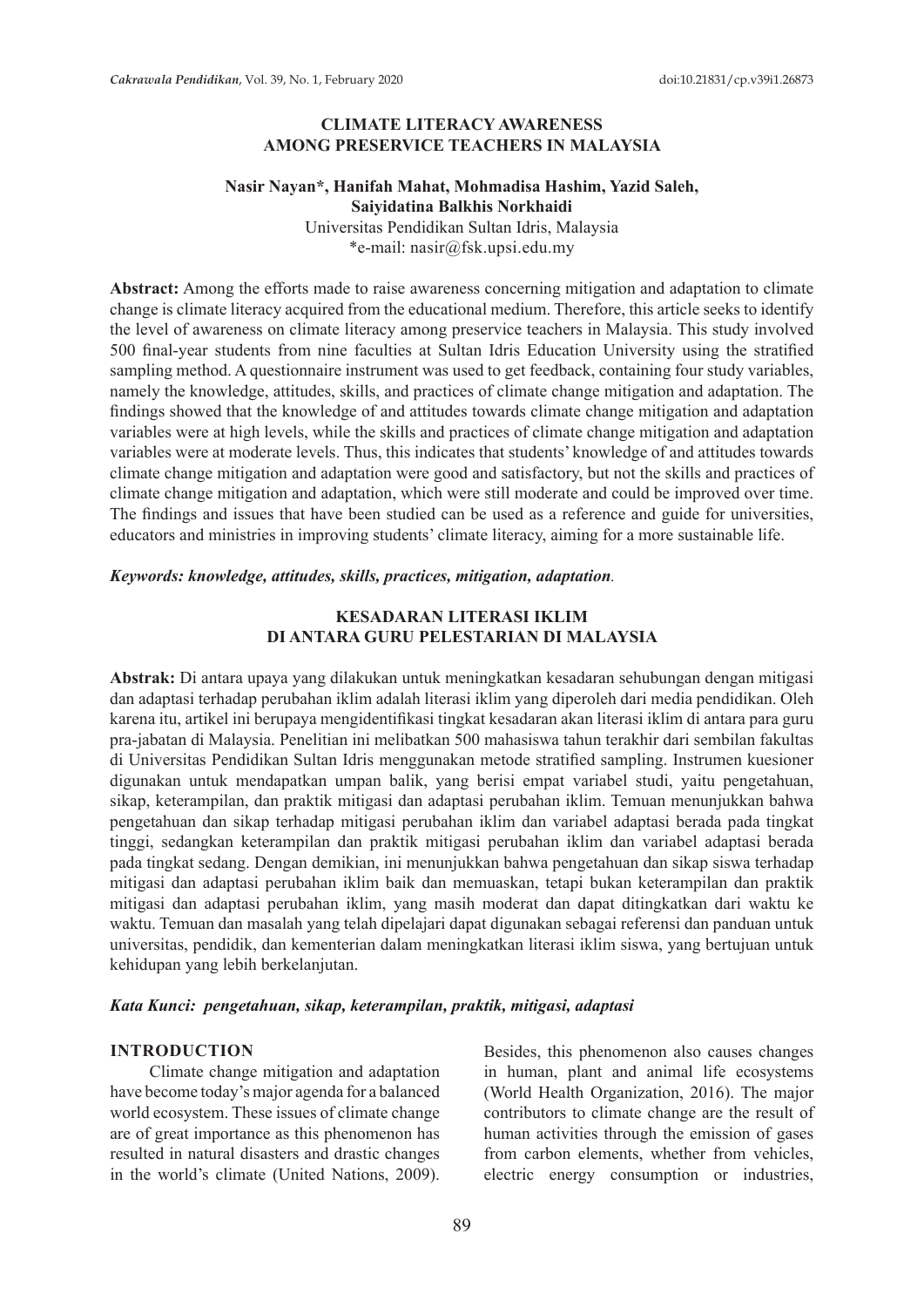which cause the earth to heat up and increase the average temperature of the earth, known as the global warming phenomenon (Ahmad & Nour, 2015). Electricity generation is also the single largest source of carbon dioxide emissions (CO<sup>2</sup>) from the combustion of fossil fuels such as coal, oil and natural gas (Hammond, 2007). However, uncontrollable global climate change has also resulted in natural disasters such as unpredictable typhoons and heavy rains that contribute to the occurrence of major floods. Besides affecting the environment, this phenomenon has also affected human health and caused discomfort. Various diseases such as damage to the eye lens, skin cancer, and even mutations in the human chromosomal system have occurred due to the implications of this event (World Health Organization, 2016). This can be seen more clearly when humans have Down Syndrome and Turner Syndrome as a result of chromosomal mutations (Gioconda, Denisse, & Alfredo, 2016).

Climate change indirectly involves nature with its particular components, namely the atmosphere, hydrosphere, and biosphere. However, these changes are closely interrelated with humans turning climate change into a bigger issue. The impact of climate change will also return to the humans on this planet (Ledley, Gold, Niepold, & McCaffrey, 2014). Communities should have knowledge concerning climate change and the actions to be followed to show that climate literacy has been understood. This is because climate change is contributed to by human actions. Communities should also have the knowledge and skills to influence their actions and decisions (Dupigny-Giroux, 2010). Every individual in a society has their roles, but to ensure effective solutions, appropriate approaches have to be taken to mitigate the effects of extreme climate change.

The applications of climate literacy are also different based on age groups so that the real meaning of climate literacy can be disseminated among the community (Kahan, Peter, Wittlin, Slovic, Ouelette, Braman, & Mandel, 2012). Therefore, research on climate change is needed to address this issue. However, currently, most research regarding the climate has been more related to pure science to see the events of climate change and the impact on the environment and it still of studies that are related to human beings.

Studies on climate change and social science, especially the human knowledge of climate change, should be intensified to show the impact on human life, especially among university students. For that reason, this article aims to study from the perspective of social science in examining human awareness regarding climate change that gives impact to their lives involving student life. This is because university students are an educated group of people with the highest level of education, as well as the fact that they reflect today's knowledgeable young people who will lead the country in the future.

Literacy is traditionally defined as the ability to apply language for writing, reading, listening and communicating. In the current context, literacy refers to the ability to read and write at an appropriate level for communicating, or at a certain level that allows one to comprehend and communicate in a literate society (Mohamad & Zurida, 2010). The United Nations Educational, Scientific and Cultural Organisation (UNESCO) expresses the definition of literacy as the ability to identify, understand, predict, create, communicate, count and use printed materials and written materials regarding in diversity context. Literacy involves a learning continuum that enables an individual to achieve his or her goals, build knowledge and potential and participate in society. Scientific literacy generally refers to the knowledge, skills, and attitudes that need to be implemented through problem-solving and decision-making approaches (Dupigny-Giroux, 2010). Climate literacy requires an understanding of three basic concepts, namely, that the earth's climate system can be understood and predicted, the area of climate studies is increasing, the cumulative understanding of the earth's climate system is still developing, and the studies with regard to climate rely on empirical evidence that can be published and certified through experimental studies (Niepold, Herring, & McConville, 2007).

Therefore, climate-literate individuals understand the essential principles of the earth's climate system, know how to seek out true scientific information about the climate, discuss climate issues and climate change meaningfully and can make responsible and prudent decisions on actions that may affect the climate (Termizi & Zuraida, 2010). Climate-science-literate individuals know that climate science can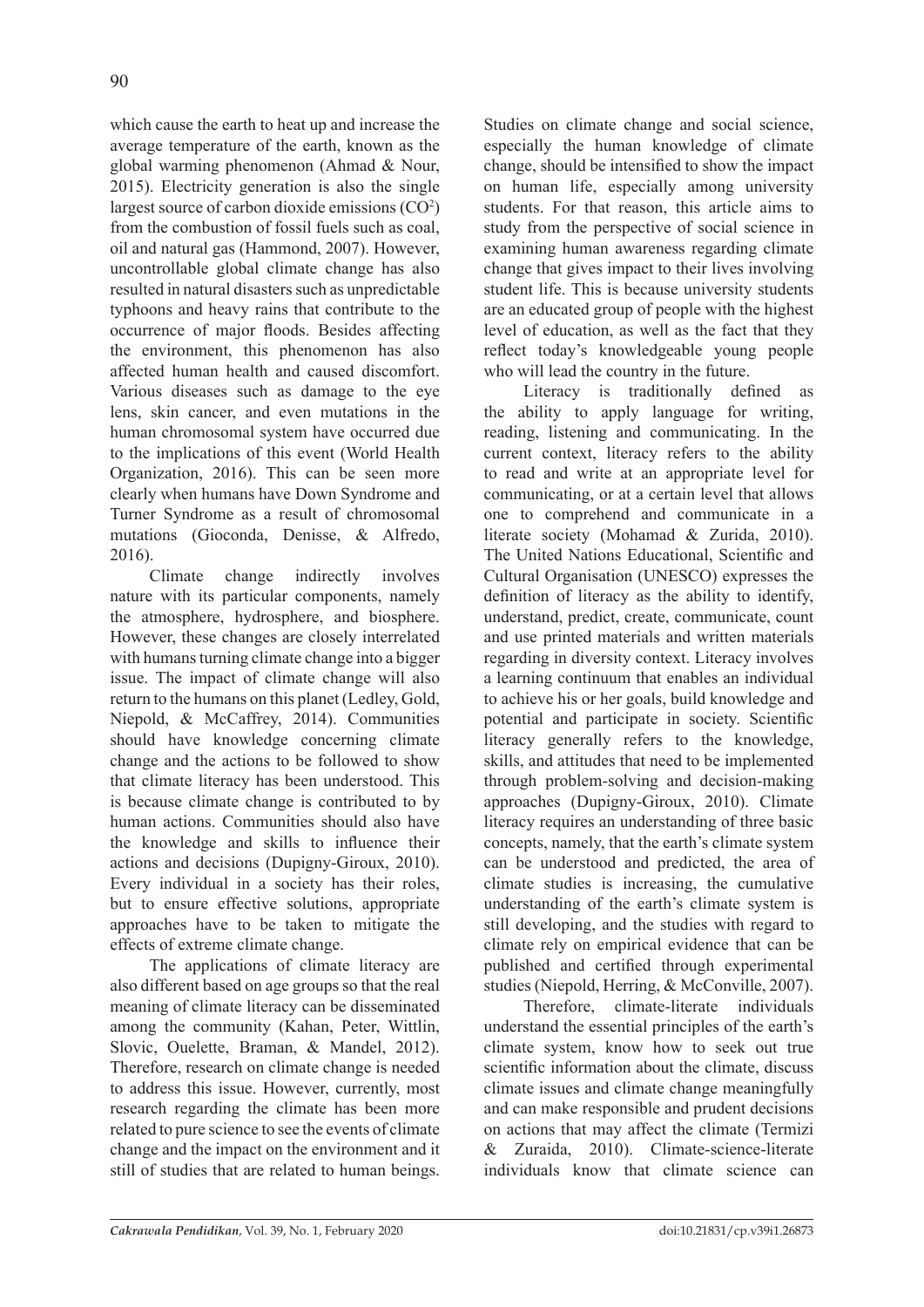provide information about the decisions that can improve their quality of life. They have a fundamental knowledge of the climate system, whether it occurs naturally or as a result of human actions. Climate-literate individuals also understand that scientific knowledge of the climate can be obtained from observations, records, and computer models. They are also aware of the basic relationship between climate and human life and how the climate affects human health. They can assess the validity of a climate argument and use the information to support the decisions made.

However, studies on climate literacy have shown that the level of individual understanding is still weak in the context of behavior compared to knowledge. A study by Termizi & Zurida (2010) showed that teachers' understanding of climate change issues was still at a moderate level and required attention, given that teachers were examples for students in school. Additionally, in the *UNDP Asia-Pacific Human Development Report 2011*, the effects of climate change had also impacted some of the social status functions such as sex, poverty, power, and access to resources (United Nations Development Programme, 2011). A study by Christensen & Knezek (2015) shows that individual attitudes towards climate change can be changed when they are constantly monitored and given attention to climate change issues by practicing a sustainable and pro-environmental life. In the context of this study, climate literacy awareness involves the knowledge, understanding, application, analysis, synthesis, and assessment of the climate adaptation and mitigation system implemented through a learning process in the lecture halls, as stated in the Theory of Literacy Development (Holdaway, 1979). Suziana (2013) stated that the positive attitudes possessed can shape students' identity through the changes in the practice of climate change adaptation and mitigation. The KAP (Knowledge, Attitudes, and Practices) model developed by Schwartz (1976) also states that a person's practice is influenced by one's knowledge and attitudes as well. For that reason, in this study, climate literacy awareness is measured through four components, namely knowledge, attitudes, skills, and practices (Figure 1).



**Figure 1. Components of Climate Literacy of Students**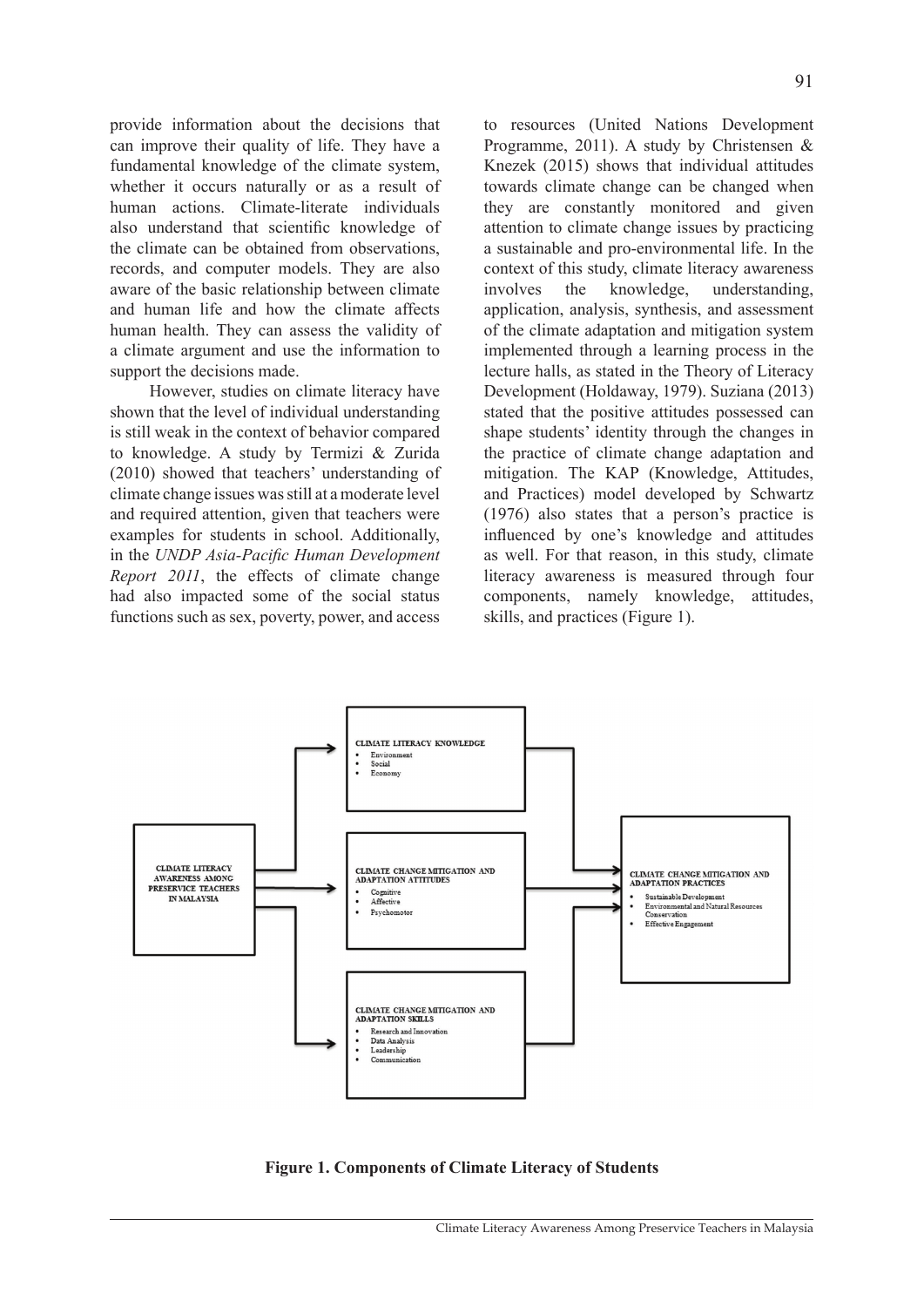The knowledge component was measured through three major elements of sustainability: environment, economy and social (Hanifah, Shaharudin, Mohmadisa, Nasir, & Yazid, 2015). While attitudes in this study were measured in the aspect of cognitive, affective and psychomotor (Krathwohl, 2002; Szczytkoa, Stevensona, Petersonb, Nietfeldc, & Strnad, 2018; Bloom, 1956). Next, the skills of climate change mitigation and adaptation were measured through research and innovation, data analysis, leadership, and communication. The formation of these practices, skills, and attitudes will influence the future career aspirations of the students. While the practices of climate change mitigation and adaptation component were measured from sustainable development, environmental and natural resources conservation, and effective engagement as stated in the National Policy on Climate Change Malaysia (Ministry of Natural Resources and Environment Malaysia, 2010). Therefore, the findings of this study are hoped to be a reference and guide for universities, educators and ministries in identifying the components that need to be improved to enhance students' climate literacy towards a more sustainable life.

The climate change awareness is essential to everybody nowadays. Awareness at the level of preservice teachers is important in Malaysia as constructed in the Malaysia National Philosophy of Education. It encompasses a concept of human existence that has a special characteristic known as the truth or self-awareness that enables the person to think, be intelligent and aware of moral values (Von Bertalanffy, 1968; Hasan, 2007). Transfer of Learning elements is one of the important features in education. The situation is similar to the educating climate change which is affecting around the globe nowadays. Educating the teachers with the learning transfer which is essential to spread and practiced knowledge (Kamarudin, 2010). Similar to the

preservice teachers who will get posting to school and becoming a full-time teacher in the near future. If they too have no awareness of climate change, then how can such a transfer of learning happen? Melillo, Richmond, & Yohe (2014) also stated that some cumulative impact will occur progressively and the need for action to educate people in order to reduce the damage. So one of the strengths in building action is the preservice teacher who becoming the teacher and educate the students on climate change.

# **METHOD**

The methodology of this study was quantitative, using a questionnaire instrument to measure the four main variables of the study, namely knowledge, skills, attitudes, and practices. The climate elements emphasized in these variables were temperature, rain, wind, relative humidity, clouds, and air pressure. The study involved the final semester of education bachelor's degree students at Sultan Idris Education University (UPSI) in Tanjong Malim, Perak, Malaysia. The selection of this study location was because this university is an institution that provides preservice teachers for schools in Malaysia. Besides, UPSI is also one of the public universities in Malaysia. The UPSI location, situated in Tanjung Malim Perak Darul Ridzuan, has two campuses, namely Sultan Abdul Jalil Shah Campus (KSAJS) and Sultan Azlan Shah Campus (KSAS).

# **Population and Samples**

This study was conducted at Sultan Idris Education University, Malaysia, involving 500 final-semester students from nine faculties at Sultan Idris Education University using stratified sampling. Table 1 descriptively shows the frequency and percentages of respondents' backgrounds based on faculty and the course of the 500 students involved in this study.

| Table 1. Respondents' Background by Faculty |  |
|---------------------------------------------|--|
|                                             |  |

| <b>Faculty</b>                                    | Number of<br><b>Population</b> | Percentage<br>$\frac{9}{6}$ | Number of<br><b>Samples</b> |
|---------------------------------------------------|--------------------------------|-----------------------------|-----------------------------|
| Faculty of Language and Communication (FBK)       | 1860                           | 15.9                        | 80                          |
| Faculty of Music and Performing Arts (FMSP)       | 475                            | 4.1                         | 20                          |
| Faculty of Management and Economics (FPEK)        | 1491                           | 12.8                        | 64                          |
| Faculty of Education and Human Development (FPPM) | 1245                           | 10.7                        | 53                          |
| Faculty of Human Sciences (FSK)                   | 1684                           | 144                         | 72                          |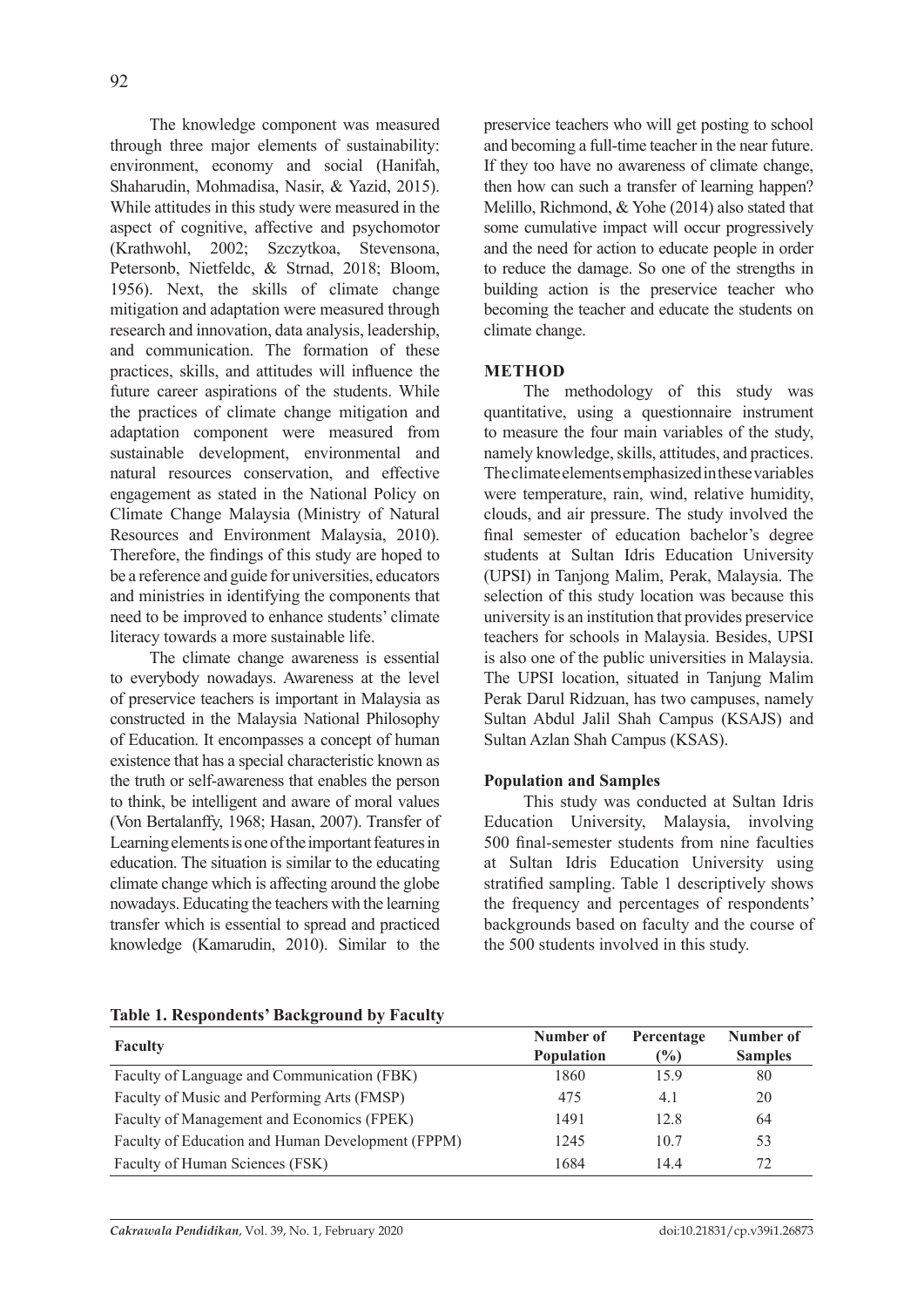| <b>Faculty</b>                                          | Number of<br><b>Population</b> | Percentage<br>$\frac{10}{6}$ | Number of<br><b>Samples</b> |
|---------------------------------------------------------|--------------------------------|------------------------------|-----------------------------|
| Faculty of Art, Computing and Creative Industry (FSKIK) | 1757                           | 15.0                         | 75                          |
| Faculty of Science and Mathematics (FSMT)               | 1074                           | 9.2                          | 46                          |
| Faculty of Sports and Coaching (FSSKJ)                  | 1303                           | 11.1                         | 56                          |
| Faculty of Technical and Vocational Education (FTV)     | 801                            | 69                           | 34                          |
| Total                                                   | 11690                          | 100                          | 500                         |

# **Study Instrument**

This study used a questionnaire as the research instrument, which consisted of five parts, namely parts A, B, C, D, and E (Table 2). Part A contained respondents' demographic information, while Parts B to E covered the study

variables, namely climate change knowledge, climate change mitigation and adaptation attitudes, climate change mitigation, and adaptation skills, and climate change mitigation and adaptation practices.

| <b>Table 2. Respondent Questionnaire Information</b> |  |  |
|------------------------------------------------------|--|--|
|------------------------------------------------------|--|--|

| Part          | <b>Details</b>                      | <b>Constructs</b>                                   | Number of<br><b>Items</b> | <b>Source of Items</b>                                                                                                                                                                                                                                                                                     |
|---------------|-------------------------------------|-----------------------------------------------------|---------------------------|------------------------------------------------------------------------------------------------------------------------------------------------------------------------------------------------------------------------------------------------------------------------------------------------------------|
| A             | Background of                       | Age                                                 | 1                         | Self-built according to the needs of the                                                                                                                                                                                                                                                                   |
|               | respondent                          | Semester                                            | $\mathbf{1}$              | study                                                                                                                                                                                                                                                                                                      |
|               |                                     | Gender                                              | $\mathfrak{2}$            |                                                                                                                                                                                                                                                                                                            |
|               |                                     | Races                                               | $\sqrt{ }$                |                                                                                                                                                                                                                                                                                                            |
| B             | Climate literacy                    | Environment                                         | 18                        | Retrieved and modified from Stacy                                                                                                                                                                                                                                                                          |
|               | knowledge                           | Social                                              | 28                        | (2016), The Office of the United                                                                                                                                                                                                                                                                           |
|               |                                     | Economy                                             | 38                        | Nations High Commissioner for Human<br>Rights (OHCHR) (2015), The United<br>States Global Change Research Program<br>(Melillo et al., 2014), UK Environment<br>Change Network. (2016), Global and<br>Region Climate Change (2014), Kristen<br>$(2016)$ , Subramaniam $(2014)$ and<br>Hanifah et al. (2015) |
| $\mathcal{C}$ | Climate change                      | Cognitive                                           | 8                         | Retrieved and modified from Global and                                                                                                                                                                                                                                                                     |
|               | mitigation and<br>adaptation        | Affective                                           | 15                        | Region Climate Change (2014), and<br>Franzen, Bennett, & Wilder (2017)                                                                                                                                                                                                                                     |
|               | attitudes                           | Psychomotor                                         | 20                        |                                                                                                                                                                                                                                                                                                            |
| D             | Climate change                      | Research and innovation                             | 7                         | Retrieved and modified from Riordan                                                                                                                                                                                                                                                                        |
|               | mitigation and<br>adaptation skills | Data analysis                                       | 17                        | (2016)                                                                                                                                                                                                                                                                                                     |
|               |                                     | Leadership                                          | 25                        |                                                                                                                                                                                                                                                                                                            |
|               |                                     | Communication                                       | 32                        |                                                                                                                                                                                                                                                                                                            |
| E             | Climate change                      | Sustainable development                             | 11                        | Retrieved and modified from Stacy                                                                                                                                                                                                                                                                          |
|               | mitigation and<br>adaptation        | Environmental and natural<br>resources conservation | 24                        | (2016), Hanifah & Shaharudin (2016),<br>Hanifah et al. (2015) and Ministry of                                                                                                                                                                                                                              |
|               | practices                           | Effective engagement                                | 30                        | Natural Resources and Environment<br>Malaysia (2010)                                                                                                                                                                                                                                                       |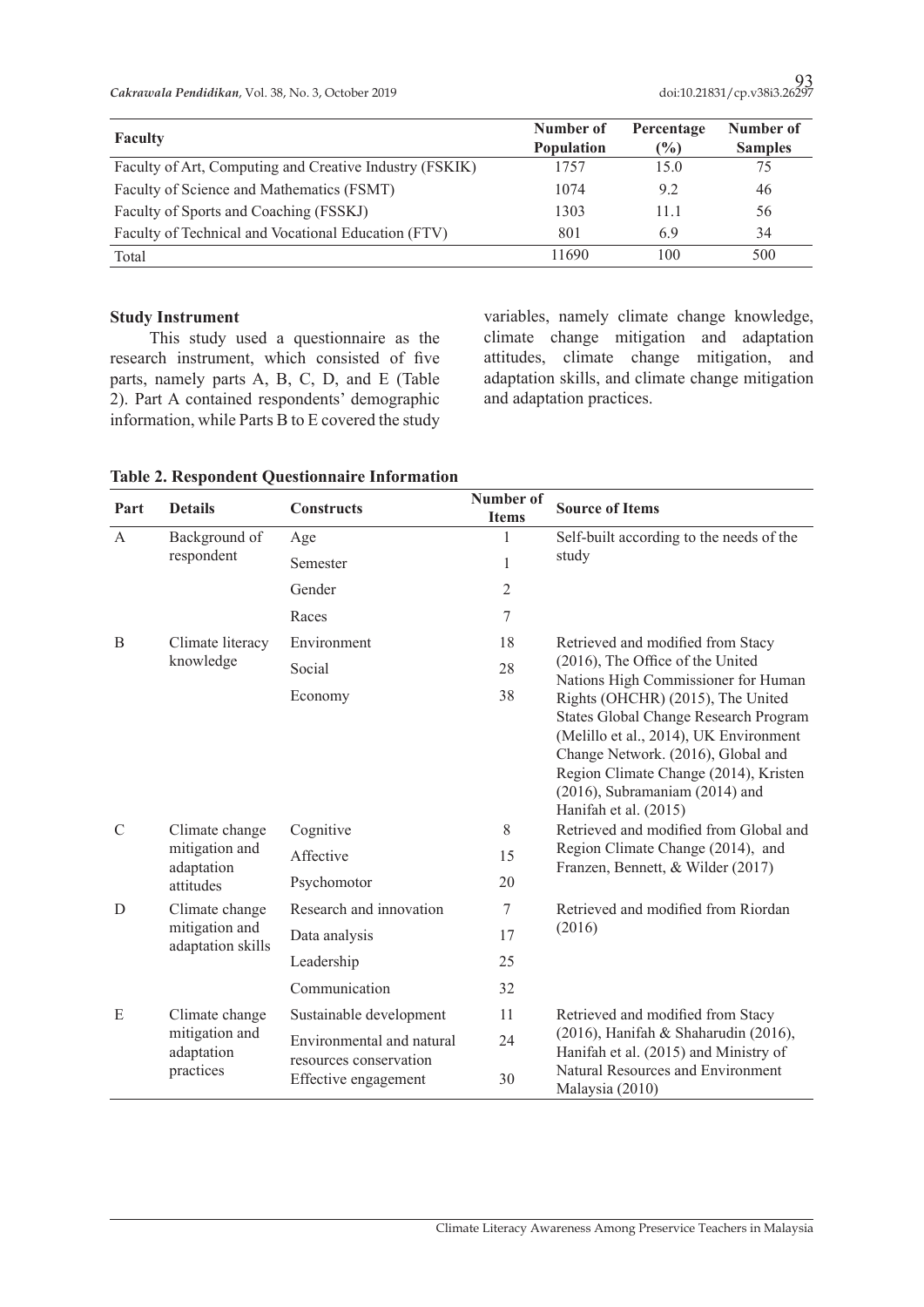# **Data Analysis Methods**

The data analysis methods in this study involved reliability tests and descriptive analysis of the level of study variables. Babbie (1992) stated that the reliability test is identified through the Cronbach's Alpha values classified by reliability index, in which .90-1.00 is very high, .70-.89 is high, .30-.69 is moderate and .00-.30 is low. Table 3 shows that the overall reliability values of each study variable exceed .70 of Cronbach's Alpha as suggested by most researchers, except for the psychomotor subvariable under the variables with Cronbach's Alpha value of .655. However, this item was accepted based on Salleh & Zaidatun's (2001) opinions that an instrument with a coefficient value greater than .60 may be regarded as an instrument with a high-reliability value.

Descriptive analysis is used to clarify or summarise the information of a population or sample. Descriptive analysis can be used to explain data or information by summarising several sets of data or information into various mediums, such as tables or diagrams. To classify climate change knowledge, climate change mitigation and adaptation attitudes, climate change mitigation and adaptation skills and climate change mitigation and adaptation practices, a benchmark by Landell (2007) were used as shown in Table 4.

| Variables                     | Sub Variables                                       | Number of<br>Items | Alpha Cronbach Values |
|-------------------------------|-----------------------------------------------------|--------------------|-----------------------|
| Climate literacy knowledge    | Environment                                         | 18                 | .953                  |
|                               | Social                                              | 9                  | .846                  |
|                               | Economy                                             | 10                 | .922                  |
| Climate change mitigation and | Cognitive                                           | 8                  | .919                  |
| adaptation attitudes          | Affective                                           | 7                  | .842                  |
|                               | Psychomotor                                         | 5                  | .655                  |
| Climate change mitigation and | Research and innovation                             |                    | .918                  |
| adaptation skills             | Data analysis                                       | 10                 | .972                  |
|                               | Leadership                                          | 8                  | .914                  |
|                               | Communication                                       | 7                  | .953                  |
| Climate change mitigation and | Sustainable development                             | 11                 | .915                  |
| adaptation practices          | Environmental and natural<br>resources conservation | 13                 | .951                  |
|                               | Effective engagement                                | 6                  | .948                  |

|  | <b>Table 3. Reliability of Study Questionnaire</b> |  |  |
|--|----------------------------------------------------|--|--|
|  |                                                    |  |  |

**Table 4. Mean Score Classification Level**

| <b>Mean Score</b> | Level  |
|-------------------|--------|
| $1.00 - 2.33$     | Low    |
| 2.34-3.66         | Medium |
| $3.67 - 5.00$     | High   |

Source: Landell (2007)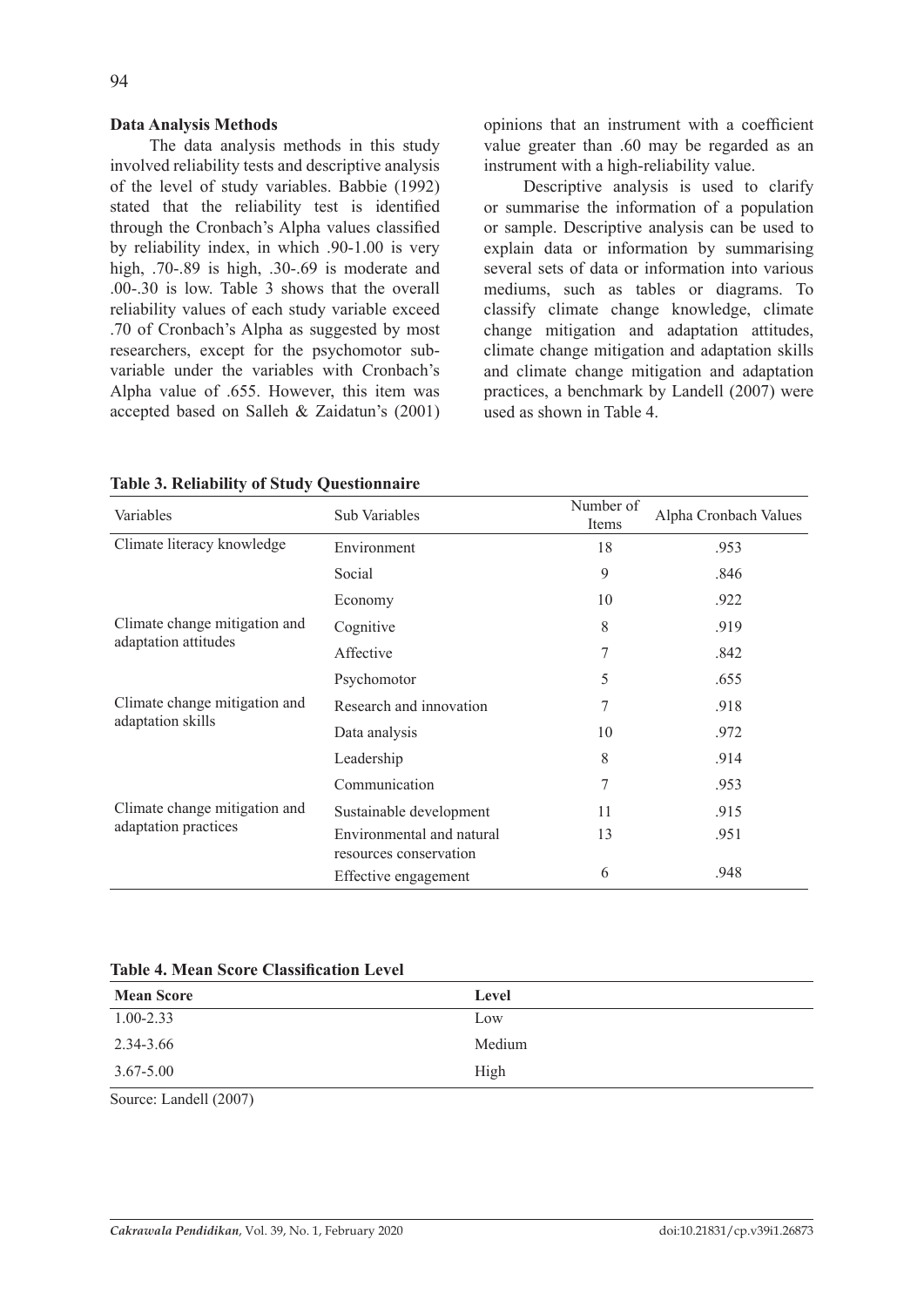# **FINDINGS AND DISCUSSION Findings**

The findings and discussion of this study involved respondents' backgrounds and their level of climate change knowledge, climate change mitigation and adaptation attitudes, climate change mitigation and adaptation skills and climate change mitigation and adaptation practices. Table 5 shows the respondents' demographic backgrounds, which includes age, state of origin, semester, sex, race, respondents' father's education, mother's education, father's occupation, and mother's occupation. The majority of respondents were in the age range of 21 to 28 years old, and most were 24 years of age (46.2%). Concerning the semester course of the respondents, 49 (9.8%) were semester six students, 90 (18.0%) were semester seven students and 361 (72.2%) were in semester eight of the course. As for the respondents' sex, 120 (24.0%) male respondents were involved in this study, and the rest were female which accounted for 380 (76.0%) students. The racial fraction of the respondents consisted of four groups, namely the Malays with 357 (71.4%) students, followed by Chinese with 48 (9.6%) students, Indians with 34 (6.8%) students, Sabah Bumiputera with 50 (10.0%) students and Sarawak Bumiputera with  $11$   $(2.2\%)$  students.

|          | <b>Background of Respondents</b> |     |      |  |  |
|----------|----------------------------------|-----|------|--|--|
| Semester | Semester 6                       | 49  | 9.8  |  |  |
|          | Semester 7                       | 90  | 18.0 |  |  |
|          | Semester 8                       | 361 | 72.2 |  |  |
|          | Total                            | 500 | 100  |  |  |
| Gender   | Male                             | 120 | 24.0 |  |  |
|          | Female                           | 380 | 76.0 |  |  |
|          | Total                            | 500 | 100  |  |  |
| Races    | Malay                            | 357 | 71.4 |  |  |
|          | Chinese                          | 48  | 9.6  |  |  |
|          | India                            | 34  | 6.8  |  |  |
|          | Bumiputera Sabah                 | 50  | 10.0 |  |  |
|          | Bumiputera Sarawak               | 11  | 2.2  |  |  |
|          | Total                            | 500 | 100  |  |  |

# **Table 5. Respondents' Demographic Background**

The analysis of levels included the level of climate literacy knowledge, climate change mitigation and adaptation attitudes, climate change mitigation and adaptation skills and climate change mitigation and adaptation practices. The classification was based on the mean score classification level by Landell (2007) as in Table 4. Table 6 shows the overall variables of climate literacy knowledge, with 6 people  $(1.2\%)$  who were at low levels, 86 people (17.2%) who were at moderate levels and 408 people (81.6%) who were at high levels. The level of the climate literacy knowledge of the respondents was generally at high levels (mean =  $4.12$  and SP = .57). As for the environmental knowledge sub-variable, 8 people (1.6%) were at low levels, 75 people (15.0%) were at moderate levels and 417 people (83.4%) were at high levels. The respondents' environmental knowledge sub-variable was generally at high levels (mean  $=$  4.16 and SP  $=$ .65). The respondent's social knowledge subvariable clearly showed that 19 people (3.8%) were at low levels, 16 people (3.2%) were at moderate levels and 465 people (93.0%) were at high levels. Clearly, the respondents' social knowledge sub-variable was at a high level (mean =  $4.33$  and SP = .66). As for the last one, the respondents' knowledge in economy subvariable, 24 people (4.8%) were at low levels, 169 people (33.8%) were at moderate levels and 307 people (61.4%) were at high levels.

Table 7 shows the overall climate change mitigation and adaptation attitudes, in which 3 people (.6%) were at low levels, 159 people (31.8%) were at moderate levels and 338 people (67.6%) were at high levels. This demonstrates that the respondents' climate change mitigation and adaptation attitudes were generally at a high level (mean =  $3.86$  and SP = .50). As for the cognitive attitude sub-variable, 16 people (3.2%) were at low levels, 11 people (2.2%) were at moderate levels, 473 people (94.6%) were at high levels. Evidently, the respondents' cognitive attitude sub-variable was generally at a high level (mean =  $4.31$  and SP = .65). As for the respondents' affective attitude sub-variable, it clearly shows that the low levels were made up of 3 people  $(.6\%)$ , while 40 people  $(8.0\%)$  were at moderate levels and 457 people (91.4%) were at high levels.

Table 8 shows the overall climate change mitigation and adaptation skills; the low levels were made up of 78 people (15.6%), 299 people (59.8%) were at moderate levels and 123 people (24.6%) were at high levels. This demonstrates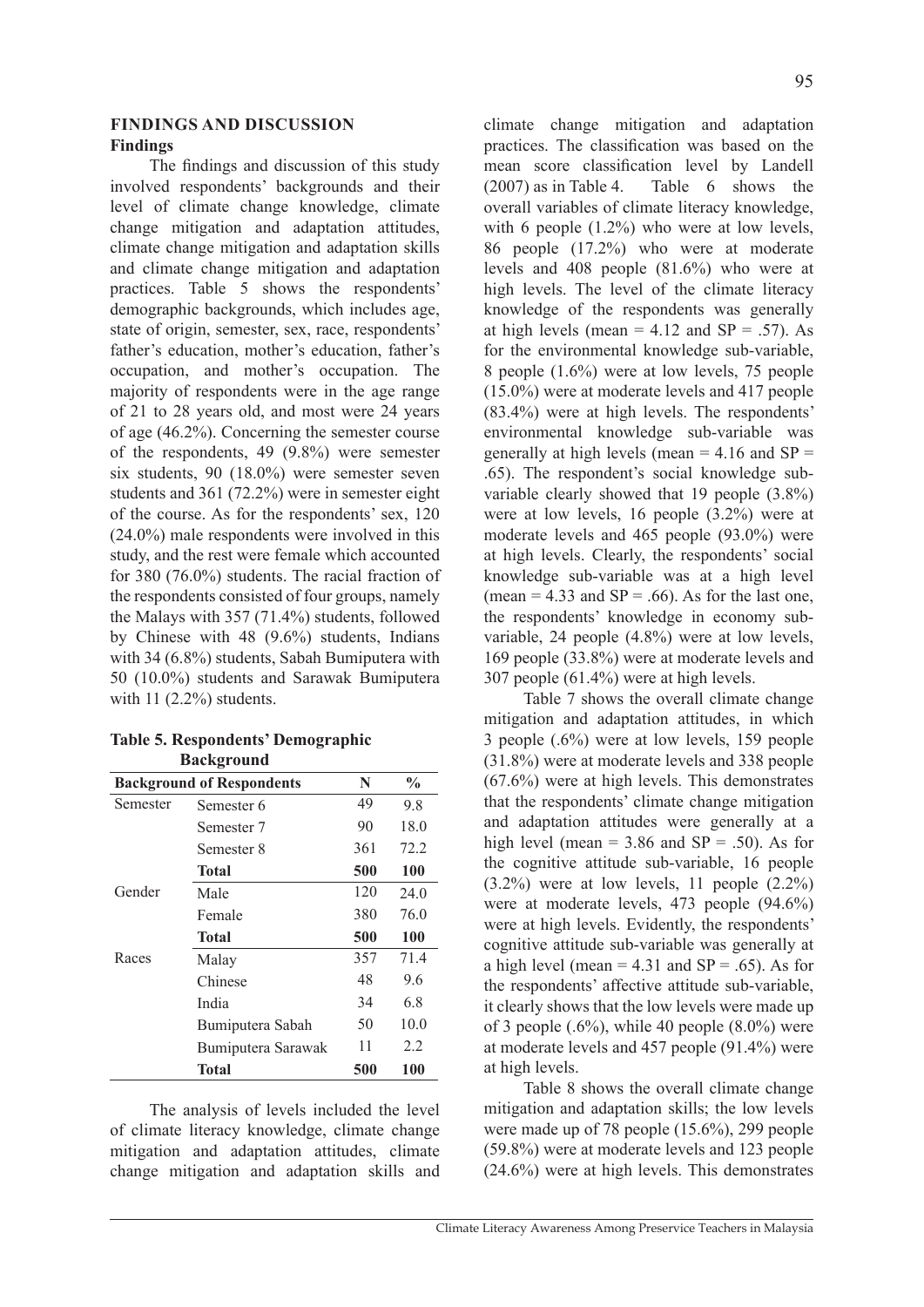| <b>Variables</b>              | <b>Low Level</b> |               | <b>Medium Level</b> |               | <b>High Level</b> |               | Mean | <b>SD</b> | <b>Level of</b> |
|-------------------------------|------------------|---------------|---------------------|---------------|-------------------|---------------|------|-----------|-----------------|
|                               | N                | $\frac{0}{0}$ | N                   | $\frac{0}{0}$ | N                 | $\frac{0}{0}$ |      |           | Mean            |
| Climate Literacy<br>Knowledge | 6                |               | 86                  | 17.2          | 408               | 81.6          | 4.12 | .57       | High            |
| Environment                   | 8                | 1.6           | 75                  | 15.0          | 417               | 83.4          | 4.16 | .65       | High            |
| Social                        | 19               | 3.8           | 16                  | 3.2           | 465               | 93.0          | 4.33 | .66       | High            |
| Economy                       | 24               | 4.8           | 169                 | 33.8          | 307               | 61.4          | 3.87 | .83       | High            |

**Table 6. Level of Climate Literacy Knowledge**

|  |  |  | Table 7. Level of Climate Change Mitigation and Adaptation Attitudes |  |  |
|--|--|--|----------------------------------------------------------------------|--|--|
|  |  |  |                                                                      |  |  |

| <b>Variables</b>            | <b>Low Level</b> |               | <b>Medium Level</b> |               | <b>High Level</b> |               |      |           | <b>Level of</b> |
|-----------------------------|------------------|---------------|---------------------|---------------|-------------------|---------------|------|-----------|-----------------|
|                             | N                | $\frac{0}{0}$ | N                   | $\frac{0}{0}$ | N                 | $\frac{0}{0}$ | Mean | <b>SD</b> | Mean            |
| Climate Change              |                  | .6            | 159                 | 31.8          | 338               | 67.6          | 3.86 | .50       | High            |
| Mitigation and              |                  |               |                     |               |                   |               |      |           |                 |
| <b>Adaptation Attitudes</b> |                  |               |                     |               |                   |               |      |           |                 |
| Cognitive                   | 16               | 3.2           | 11                  | 2.2           | 473               | 94.6          | 4.31 | .65       | High            |
| Affective                   | 3                | .6            | 40                  | 8.0           | 457               | 91.4          | 4.36 | .60       | High            |
| Psychomotor                 | 264              | 52.8          | 141                 | 28.2          | 95                | 19.0          | 2.46 | !.18      | Medium          |

that the respondents' climate change mitigation and adaptation skills were generally at moderate levels (mean =  $3.14$  and SP = .78). As for the research and innovation sub-variable, 83 people (16.6%) were at low levels, 241 people (48.2%) were at moderate levels and 176 people (35.2%) were at high levels. Clearly, the respondents' research and innovation sub-variable were generally at moderate levels (mean = 3.37 and  $SP = .91$ ). The respondents' data analysis subvariable significantly shows that the low levels were made up of 154 people (30.8%), 221 people (44.2%) were at moderate levels and 125 people (25.0%) were at high levels. The respondents' data analysis sub-variable was generally at a moderate level (mean =  $2.92$  and SP =  $1.08$ ). Next, the respondents' leadership sub-variable clearly showed that 192 people (38.4%) were at low levels, 187 people (37.4%) were at moderate levels and 121 people (24.2%) were at high levels. Obviously, the respondents' leadership sub-variable was generally at a moderate level  $(mean = 2.92 and SP = .95)$ .

|  |  | Table 8. Level of Climate Change Mitigation and Adaptation Skills |
|--|--|-------------------------------------------------------------------|
|--|--|-------------------------------------------------------------------|

| <b>Variables</b>         | <b>Low Level</b> |               | <b>Medium Level</b> |               | <b>High Level</b> |               |       |           | <b>Level of</b> |
|--------------------------|------------------|---------------|---------------------|---------------|-------------------|---------------|-------|-----------|-----------------|
|                          | N                | $\frac{0}{0}$ | N                   | $\frac{0}{0}$ | N                 | $\frac{0}{0}$ | Mean  | <b>SD</b> | Mean            |
| Climate Change           | 78               | 15.6          | 299                 | 59.8          | 123               | 24.6          | 3.14  | .78       | Medium          |
| Mitigation and           |                  |               |                     |               |                   |               |       |           |                 |
| <b>Adaptation Skills</b> |                  |               |                     |               |                   |               |       |           |                 |
| Research and             | 83               | 16.6          | 241                 | 48.2          | 176               | 35.2          | 3 3 7 | .91       | Medium          |
| Innovation               |                  |               |                     |               |                   |               |       |           |                 |
| Data Analysis            | 154              | 30.8          | 221                 | 44.2          | 125               | 25.0          | 2.92  | 1.08      | Medium          |
| Leadership               | 192              | 38.4          | 187                 | 37.4          | 121               | 24.2          | 2.92  | .95       | Medium          |
| Communication            | 84               | 16.8          | 257                 | 51.4          | 159               | 31.8          | 3.28  | .88       | Medium          |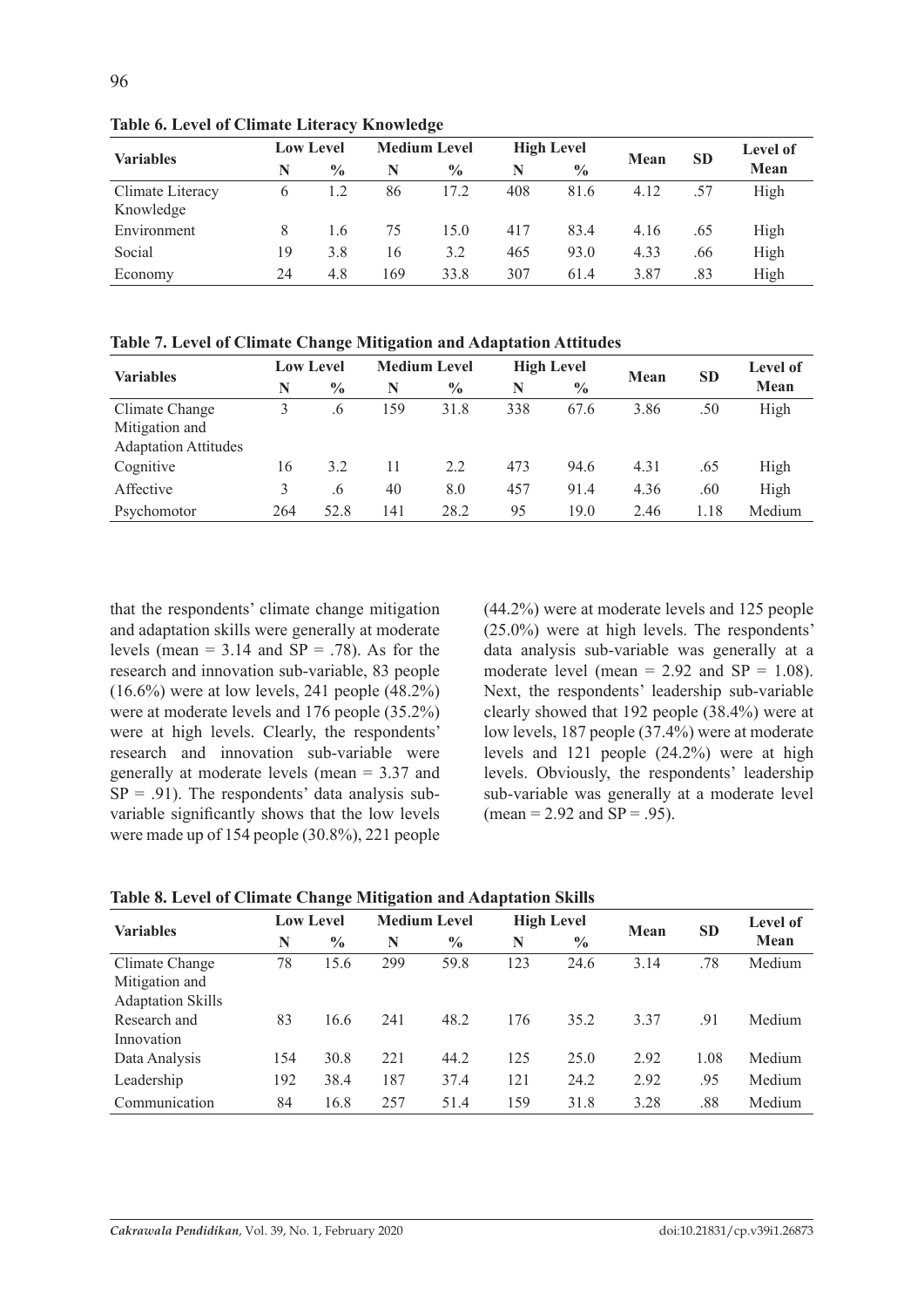| <b>Variables</b>            | <b>Low Level</b> |               | <b>Medium Level</b> |               | <b>High Level</b> |               |      |           | <b>Level of</b> |
|-----------------------------|------------------|---------------|---------------------|---------------|-------------------|---------------|------|-----------|-----------------|
|                             | N                | $\frac{0}{0}$ | N                   | $\frac{0}{0}$ | N                 | $\frac{0}{0}$ | Mean | <b>SD</b> | Mean            |
| Climate Change              | 12               | 2.4           | 250                 | 50.0          | 238               | 47.6          | 3.62 | .67       | Medium          |
| Mitigation and              |                  |               |                     |               |                   |               |      |           |                 |
| <b>Adaptation Practices</b> |                  |               |                     |               |                   |               |      |           |                 |
| Sustainable                 | 49               | 9.8           | 221                 | 44.2          | 230               | 46.0          | 3.59 | .90       | Medium          |
| Development                 |                  |               |                     |               |                   |               |      |           |                 |
| Environmental and           | 18               | 3.6           | 69                  | 13.8          | 413               | 82.6          | 4.27 | .79       | High            |
| <b>Natural Resources</b>    |                  |               |                     |               |                   |               |      |           |                 |
| Conservation                |                  |               |                     |               |                   |               |      |           |                 |
| <b>Effective Engagement</b> | 110              | 22.0          | 226                 | 45.2          | 164               | 32.8          | 3.15 | .92       | Medium          |

**Table 9. Level of Climate Change Mitigation and Adaptation Practices**

Table 9 shows the overall climate change mitigation and adaptation practices, where 12 people (2.4%) were at low levels, 250 people (50.0%) were at moderate levels and 238 people (47.6%) were at high levels. This demonstrates that the respondents' climate change mitigation and adaptation practices were generally at moderate levels (mean =  $3.62$  and SP = .67). As for the sustainable development sub-variable, 49 people (9.8%) were at low levels, 221 people (44.2%) were at moderate levels and 230 people (46.0%) were at high levels. Clearly, the respondents' sustainable development subvariable was generally at a moderate level (mean =  $3.59$  and  $SP = .90$ ). The respondents' conservation of nature and natural resources sub-variable clearly shows that 18 people (3.6%) were at low levels, 69 people (13.8%) were at moderate levels and 413 people (82.6%) were at high levels. The level of respondents' nature and natural resources conservation sub-variable was generally at a high level (mean  $= 4.27$  and SP  $=$ .79). Lastly, as for the effective engagement subvariable, 110 people (22.0%) were at low levels, 226 people (45.2%) were at moderate levels and 164 people (32.8%) were at high levels. The effective engagement practice sub-variable was generally at a moderate level (mean = 3.15 and  $SP = .92$ ).

## **Discussion**

Overall finding for climate literacy has showed a significant level for almost all the preservice teacher as in Table 6. Meaning that, the preservice teacher had a very high knowledge in climate seemingly with the education level and general knowledge needed to be a teachers. The respondents' economic knowledge subvariable was generally at a high level (mean = 3.87 and  $SP = .83$ ). These findings are consistent with Biesbroek, Swart, Carter, Cowan, Henrichs, Mela, Morecroft, & Rey (2010), correlate where higher scientific knowledge can lead to effective behavior towards the negative effects of climate change. Apart from that, high knowledge in environmental, social and economic issues can help an individual in raising awareness about climate literacy issues. Generally, with the higher knowledge of the preservice teachers, they may be possess a good quality teacher in near future too.

Apart from the knowledge, preservice teacher also possess either high or moderate level in attitudes such as in Table 7. The respondents' affective attitude sub-variable was generally at a high level (mean = 4.36 and SP = .60). Next, as for the respondents' attitudes in the psychomotor aspect, 264 people (52.8%) were at low levels, 141 people (28.2%) were at moderate levels and 95 people (19.0%) were at high levels. The respondents' attitude in the psychomotor aspect was generally at a moderate level (mean =  $2.46$  and SP = 1.18). According to Christensen & Knezek (2015), a concerned attitude towards nature, such as climate change, includes beliefs, influences and behavioral intentions that collaborate to express an attentive attitude towards environmental activities or issues. This at the same time demonstrates that positive attitudes towards the environment can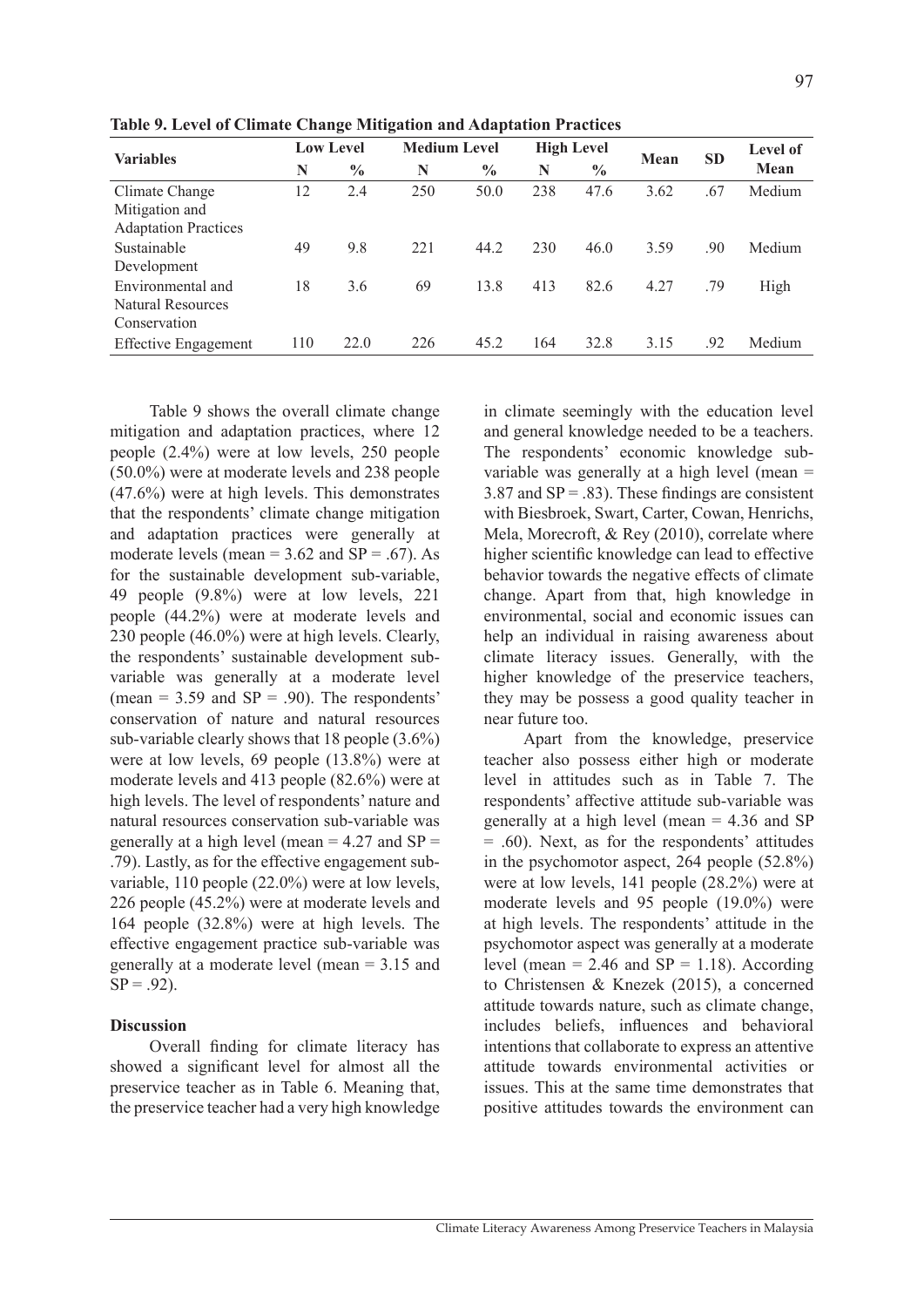create environmentally responsible behaviors, especially on the issues related to climate change (Bradley, Waliczek, & Zajicek, 2010).

As for the skills level, where all variables show only medium skills as in Table 8. communication sub-variable, 84 people (16.8%) were at low levels, 257 people (51.4%) were at moderate levels and 159 people (31.8%) were at high levels as in Table 8. It clearly shows that the communication skills sub-variable was generally at a moderate level (mean  $= 3.28$  and  $SP = .88$ ). The findings are consistent with the findings of a study by Rohani (2013) which showed that the skills among teachers were moderate in terms of climate change issues. It is, therefore, the duty of teacher-training institutions to provide exposure to climate change mitigation and adaptation skills, as the future teachers play a role in influencing students' behavior at school (Baharom, Johdi, & Noraini, 2009). Most of the respondents still did not practice in schools and that's why the skills variables is at the medium level.

In term of practices as in Table 9, most of the findings showed the preservice teacher did not fully practices the knowledge they acquired which is correlate with the level of skills where it still at the medium level. These findings of climate change mitigation and adaptation practices are consistent with the findings of Karisan & Topcu (2016), which suggested that the practice regarding the earth's climate change of the future teachers had improved and was at a moderate level. Also, a study by Ochieng & Koske (2013) also shows that practices in climate change mitigation and adaption are needed because climate change is a threat to all human beings. Most of the respondents are still not eligible teachers to practise in school, they may have the high attitudes and practices when they're practising in schools.

Overall, it was found that climate literacy awareness among the final year students at Sultan Idris Education University was progressing and still in the process of improvement. This indicates that the government's efforts in the National Policy on Climate Change can be implemented in guiding government agencies, industries, communities and stakeholders in dealing with the challenges of climate change in a comprehensive and integrated manner. This policy emphasizes the strengthening of the country's capacity to reduce the impact of climate change while promoting mitigation measures that can enhance sustainable development (Ministry of Natural Resources and Environment Malaysia, 2010). However, in this study, it was discovered that the skills and practices of climate change mitigation and adaptation are still at moderate levels. Therefore, in enhancing a more practical literacy awareness, exposure to students in the form of an awareness campaign should be used, as well as providing direct exposure through practices and skills in practical terms on mitigation and adaptation of climate change (Hanifah & Shaharudin, 2016).

Table 10 shows the overall simplify matrices for all variable's. Most of the preservice teachers has showed the lack in skills and practices. This can be understood by the lack of exposure to practise their skill during the study in university. What most important is they possess the knowledge on climate change with hope the level of skill and practices will increase when the go to schools as a teacher.

**Table 10. Matrix of Variable Level**

| <b>Variable</b> | Knowledge       | <b>Attitudes</b> | <b>Skills</b>       | <b>Practices</b>    |
|-----------------|-----------------|------------------|---------------------|---------------------|
| Knowledge       |                 | High   High      | High   Moderate     | High   Moderate     |
| Attitudes       | High   High     |                  | High   Moderate     | High   Moderate     |
| Skills          | Moderate   High | Moderate   High  |                     | Moderate   Moderate |
| Practices       | Moderate   High | Moderate   High  | Moderate   Moderate |                     |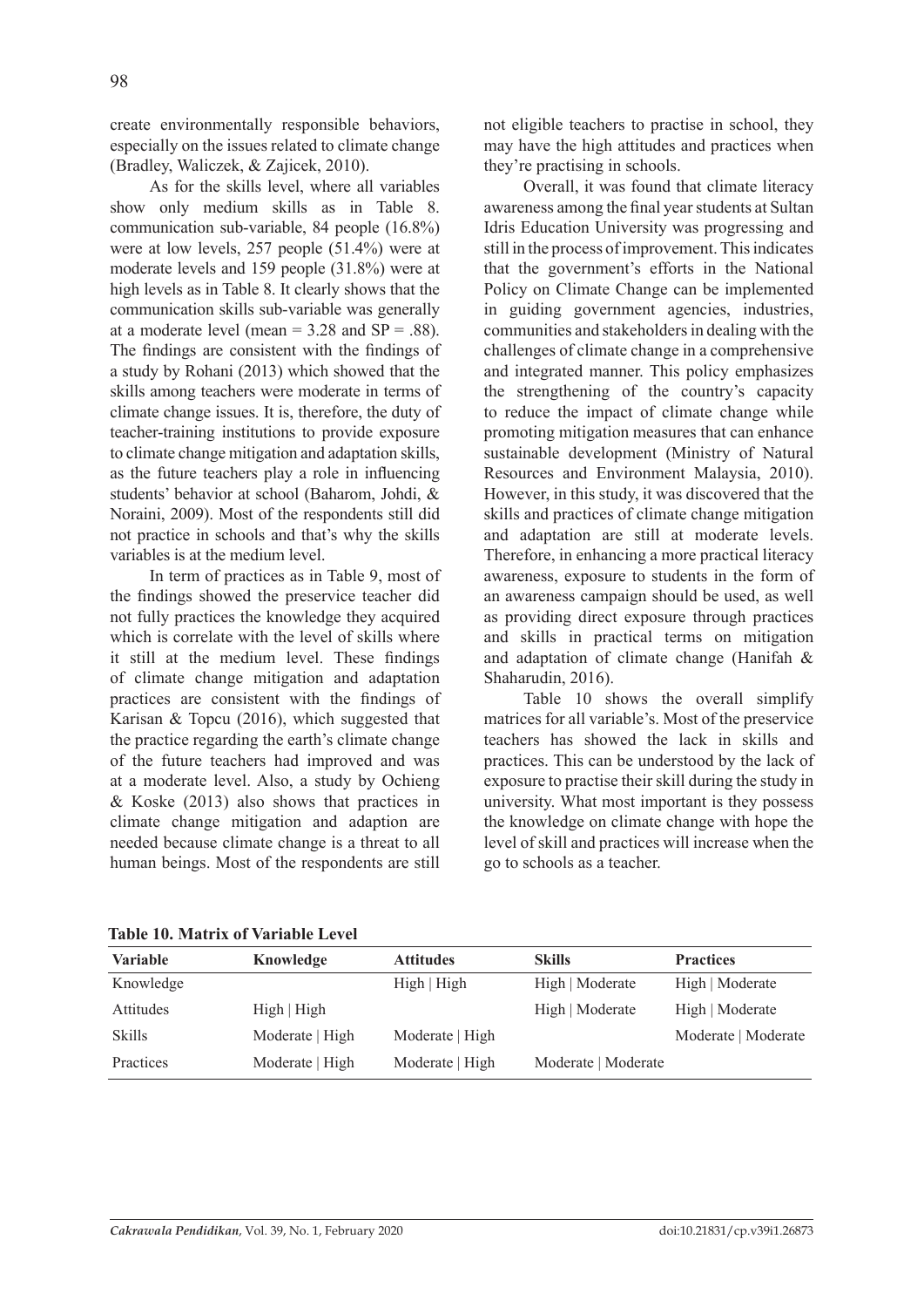### **CONCLUSION**

The results of this study have shown that climate change mitigation and adaptation knowledge and attitudes were at high levels among the students of Sultan Idris Education University, and they can be proud of this. However, as for climate change mitigation and adaptation skills and practices, the findings showed that both were at moderate levels and can be improved over time. The efforts made by the universities, educators, and ministries in improving students' climate literacy are praiseworthy, as the levels of knowledge and attitudes of the students on this issue are satisfactory. However, in enhancing students' skills and practices of climate change mitigation and adaptation, as well as helping to strengthen students' knowledge and attitudes, activities related to climate change should be planned more widely. Among the activities that can be implemented are starting environmental clubs, supporting environmental learning and preservation activities and increasing the number of research activities concerning climate change at universities.

# **ACKNOWLEDGMENTS**

This paper is based on the research project entitled "*Model dan Indikator Literasi Iklim untuk Pelajar Universiti Awam di Malaysia menggunakan Structural Equation Modelling"*. The authors would like to extend their gratitude to the Research Management and Innovation Centre (RMIC), Sultan Idris Education University (UPSI) for the University Special Research Grant (GPU 2017-0175-106-01) that helped fund the research

### **REFERENCES**

- Ahmad, E. Z., & Nour, C. (2015). The effect of greenhouse gases on the earth's temperature. *International Journal of Environmental Monitoring and Analysis, 3*(2), 74-79. doi:10.11648/j. ijema.20150302.16.
- Babbie, E. (1992). *The practice of social research*. Belmont, CA: Wadsworth, Inc.
- Baharom, M., Johdi, S. M. & Noraini, H. C. (2009, 10-12 March). *Kepimpinan pendidikan berkesan*. [Effective

educational leadership]. Paper presented at the Seminar Kepengetuaan Kebangsaan Ke-VI, Universiti Malaya, Kuala Lumpur.

- Biesbroek, G. R., Swart, R. J., Carter, T. R., Cowan, C., Henrichs, T., Mela, H., Morecroft, M. D. & Rey, D. (2010). Europe adapts to climate change: comparing national adaptation strategies. *Global Environmental Change, 20*(3), 440-450. doi:10.1016/j.gloenvcha.2010.03.005.
- Bloom, B. S. (1956). *Taxonomy of educational objectives: The classification of educational goals.* New York, NY: Longman, Green and Co.
- Bradley, J. C., Waliczek, T. M., & Zajicek, J. M. (2010). Relationship between environmental knowledge and environmental attitude of high school students. *The Journal of Environmental Education, 30*(3), 17-21. doi:10.1080/00958969909601873.
- Christensen, R. & Knezek, G. (2015). The climate change attitude survey: Measuring middle school student beliefs and intentions to enact positive environmental change. *International Journal of Environmental & Science Education*, *10*(5), 773-788. doi:10.12973/ijese.2015.276a.
- Dupigny-Giroux, L-A. (2010). Exploring the challenges of climate science literacy: Lessons from students, teachers and lifelong learners. *Geography Compass, 4*(9)*,* 1203-1217. doi:10.1111/j.1749- 8198.2010.00368.x
- Franzen, B., Bennett, B., & Wilder, M. (2017). Climate change education survey instruments. *Online Survey Software*. https://uwsp.az1.qualtrics.com/jfe/form/ SV\_bOtOdmnzs9eAWvb.
- Gioconda, M. M., Denisse, A. M., & Alfredo, M. L. (2016). Down-turner syndrome: A case with double monoclonal chromosomal abnormality. *Case Reports in Pediatrics, 1,* 13-21. doi:10.1155/2016/8760504.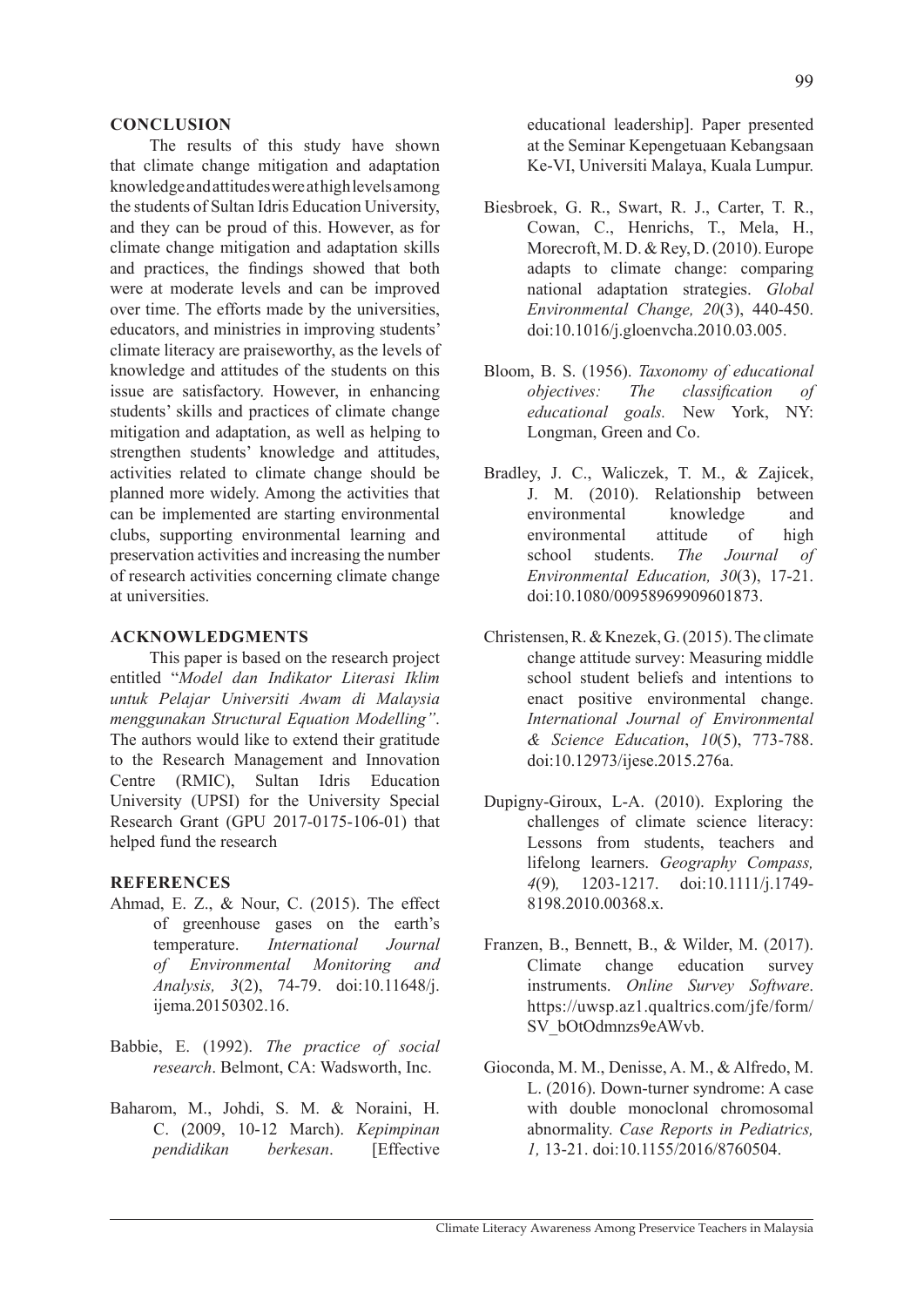- Global and Region Climate Change. (2014). *Tools for assessing and teaching climate literacy.* http://cimss.ssec.wisc.edu/ climatechange/nav/tools.html.
- Hammond, G. (2007). Time to give due weight to the carbon footprint issue. *Nature, 445*(7125), 256. doi:10.1038/445256b.
- Hanifah, M. & Shaharuddin, I. (2016). Education for sustainable development in Malaysia: A study of teacher and student awareness. *Geografia Malaysian Journal of Society and Space, 12*(6), 77-88. http://ejournal. ukm.my/gmjss/article/view/18022/5627.
- Hanifah, M., Shaharudin, I., Mohmadisa, H., Nasir, N., & Yazid, S. (2015). Transforming sustainability development education in Malaysian schools through greening activities. *Review of International Geographical Education Online, 5*(1), 78–94. http:// http://rigeo.org/.
- Hasan, A. F. (2007). *Mengenal falsafah pendidikan.* [Knowing education philosophy]. Kuala Lumpur: Utusan Publications &Distributors Sdn Bhd.
- Holdaway, D. (1979). *The foundations of literacy.* Sydney: Ashton Scholastic.
- Kahan, D. M., Peters, E., Wittlin, M., Slovic, P., Ouellette, L. L., Braman, D. & Mandel, G. (2012). The polarizing impact of science literacy and numeracy on perceived climate change risks. *Nature Climate Change, 2,* 732–735. doi:10.1038/ nclimate1547.
- Kamarudin, H. (2010). *Psikologi pembelajaran.*  [Learning psychology]. Kuala Lumpur: Utusan Publications &Distributors Sdn Bhd.
- Karisan, D. & Topcu, M. S. (2016). Contents exploring the preservice science teachers' written argumentation skills: The global climate change issue. *International Journal of Environmental & Science Education, 11*(6), 1347-1363. doi:10.12973/ijese.2016.350a.
- Krathwohl, D. R. (2002). A revision of Bloom's taxonomy: An overview. *Theory into Practice*, *41*(4), 212-218. doi:10.1207/ s15430421tip4104<sub>2.</sub>
- Landell, K. (2007). *Management by Menu* (4<sup>th</sup>) ed). London: Wiley & Sons Inc.
- Ledley, T. S., Gold, A. U., Niepold, F. & McCaffrey, M. (2014). Moving toward collective impact in climate change literacy: The Climate Literacy and Energy Awareness Network (CLEAN). *Journal of Geoscience Education, 62*(3), 307–318. doi:10.5408/13-057.1.
- Melillo, J., Richmond, T., & Yohe, G. (Eds). (2014). *Climate change impacts in the United States: The third national climate assessment*. USA: U.S. Global Change Research Program. doi:10.7930/ J0Z31WJ2.
- Ministry of Natural Resources and Environment Malaysia. (2010). *Dasar Perubahan Iklim Negara*. [National Climate Change Policy]*.* Putrajaya: Author. https:// www.mestecc.gov.my/web/wp-content/ uploads/2019/04/11.-Dasar-Perubahan-Iklim-Negara-dwi-bahasa.pdf.
- Mohamad, T. B. & Zurida, I. (2010). Literasi iklim: Pandangan dan kefahaman guru-guru pelatih tentang perubahan iklim. [Climate literacy: The view and understanding of preservice teachers on climate change]. *Pendidikan Sains, 10*(1), 50-62.
- Niepold, F., Herring, D., & McConville, D. (2007, 5-9 June). *The case for climate literacy in the 21st century*. Paper presented at the 5th International Symposium on Digital Earth, San Franciso Bay, CA, USA.
- Ochieng, M. A. & Koske, J. (2013). The level of climate change awareness and perception among primary school teachers in Kisumu Municipality, Kenya. *International Journal of Humanities and Social Science, 3*(21), 174-179. http://ir-library.ku.ac.ke/ handle/123456789/12223.